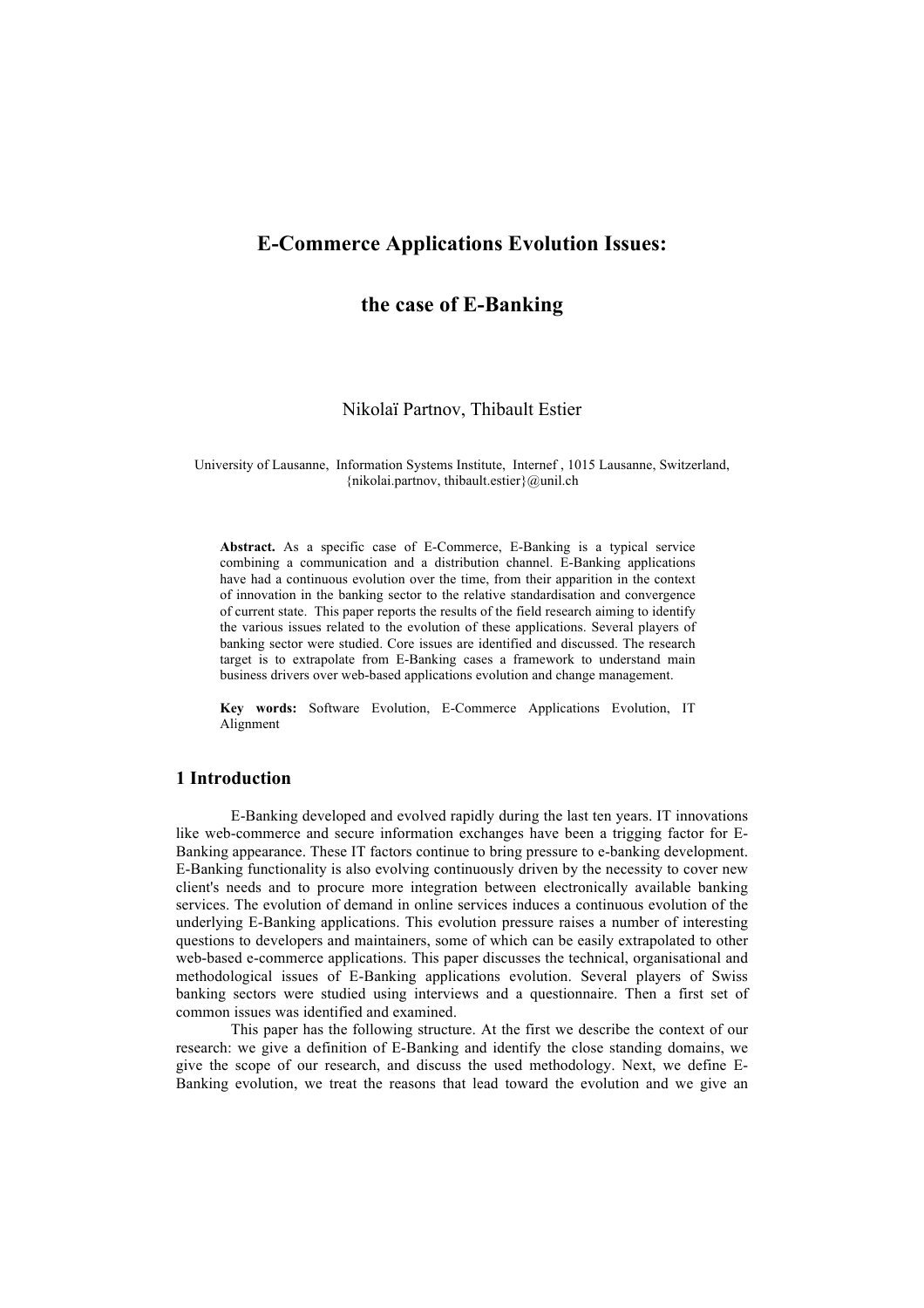example of it. Finally, the set of issues associated with E-Banking applications evolution is formulated and discussed.

#### **1.1 E-Banking**

E-Banking or Electronic Banking is an externalisation of front-office processes and bank services toward clients using information technologies. E-Banking is a virtual front office (counter) with no human actors on the Bank side participating in the interaction. Using standard web browser, client can be in contact with his bank from everywhere. This makes access to E-Banking channel, like any other E-Commerce, universal. E-banking in contrast to the traditional banking brings the service with a new quality and features. The banker is replaced by the piece of software. This way of interaction with clients is usually mixed with the traditional Banking using the physical counter (represents only one of the existing distribution channels for a bank). But there are also cases when the bank does not have any physical counter at all and only virtual ones. All customers' interactions are done through a website supported by a telephone hot line. This is the case of Swissquote - a Swiss purely electronic bank [12]. E-Banking depends completely on the IT solution. This dependence can be compared to the reliance of the traditional banking on the physical assets such as buildings. Traditional or "physical banking" highly depends as well on the business applications. However in the case of system blackout the later would be able to function for some short time, the e-banking activity would be stopped immediately. E-Banking applications are evolving continuously. That is why we believe that the ability of the bank to support the evolution of its E-Banking applications is one of its core capabilities. Regrettably this subject, as far as we know, isn't addressed by academic research. Complex and multi-dimensional character of the E-Banking applications evolution makes it complicated and expensive.

## **1.2 Related Work**

The close standing domains of E-Banking applications evolution are: software evolution, web applications evolution, E-Banking. Here we mention some but not all of the existing publications covering these thematic. E-Banking applications evolution can be associated first of all with change management: IT service management discipline [23] or ITIL [24]. This fact underlines the interdisciplinary nature of the E-Banking applications evolution phenomena and the difficulty studying it from only one perspective, for instance, technical or organisational one.Lehman [7] proposes fifty rules for software evolution planning and management. This work complements the series of publications of the same author, published over a long period of time, covering the subject of rules, laws, models and taxonomies for software evolution. According to this author, the evolution can be seen as a complex feedback process. Cook [3], basing partially on the works of the previous author, proposes the approach for measuring the evolvability of software system at different levels of abstraction. The authors are trying to develop a tool for predicting and long term planning of the evolution. Ciraci [2] developed taxonomy of software evolution for identifying the contexts of the evolution that must help to evolve the system without breaking it down. Among some efforts to support the web applications evolution, we can mention the following publications: Giuseppe and al. [5] are trying to suggest an approach for supporting web application evolution by reverse engineering analyses of the existing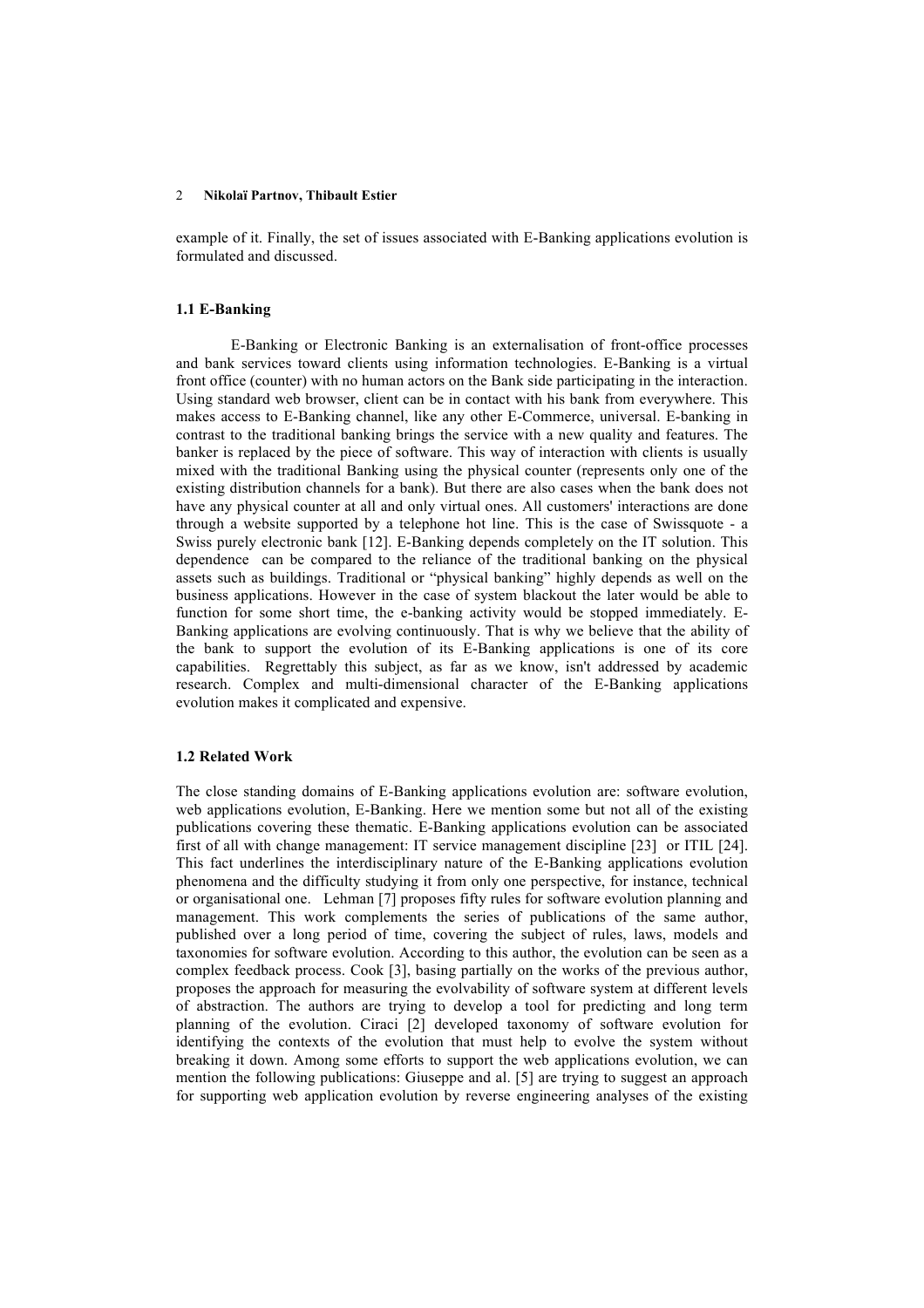web application with limited documentation. [4] use active rules for automatic evolution of adaptive web applications. Bebjak and al. [1] in order to reduce the costs and increase the speed, suggesting the approach for web applications evolution using aspect-oriented design patterns. Hong and al. [6] discusses in their publication the users feedback and requirements management system which must help to support the financial portal evolution. They agree with the fact of the importance and complexity of corporate financial portal evolution, and underline iterative, contentious character of the evolution. The key incentive of evolution for them is a feedback or change proposal coming from the end user. Wu and al. [14] talk about core capabilities necessary for E-Banking. While mentioning the "planning new IT infrastructure" and "delivering differentiated services" among eight core capabilities, they don't distinguish clearly the capability to conduct easy applications evolution. Shah [9] investigates the factors that are critical for the success of E-Banking. Like the previous authors, while talking about "system integration" and "organisation flexibility", researchers don't focus on applications evolution. [22] describes the case of e-business model and ebusiness strategy for e-banking implemented by Citibank in the United Arab Emirates. Other authors work on evolution and versioning of databases [17] or ontologies [16]. While database evolution is also a very important research domain, we focus in this paper on the evolution of E-Banking applications as they are perceived by the users through the user interface and driven by the continuous change in offered services. In the next section, we describe more precisely the scope of this research.

#### **1.3 Scope of research**

The scope of our research is the evolution of E-Banking applications. From the most general point of view, it is included in the domain of software evolution. Next, between different types of applications existing today, we concentrate our research on web applications. Then we concentrate on E-Commerce applications. And finally**,** we focus on E-Banking applications. The total number of applications used in a bank can go up to several thousands. So we use two criteria to place the scope of our research within the common evolution of software: the type of application and its application domain. It is necessary to specify that E-Banking activity is sometimes supported by technologies that are not 100% Web technologies. The choice of E-Banking applications was influenced by the following reasons: web applications' evolution is not trivial and less studied, E-Banking applications are evolving continuously, the concentration of financial institutions in Switzerland and their highly important role in the national economy [15]. Banking and finance domain is an integral part of world economy. Banking can be seen as special case of commercial activity. But by contrast with such commercial activities as consumer goods retail selling, banking activity needs much more sophisticated tools and techniques. The activities of a retail store and of a bank have different degree of complexity. The variety of banking services offered generally requires E-Banking applications to be more powerful and complicated than common E-Commerce applications. For this reason the significance assigned to E-Banking activity supervision by international institutions such as Basel Committee is relatively very high [20]**.** The figure below represents clearly the positioning of the scope of our research compared to enclosing and closely related domains.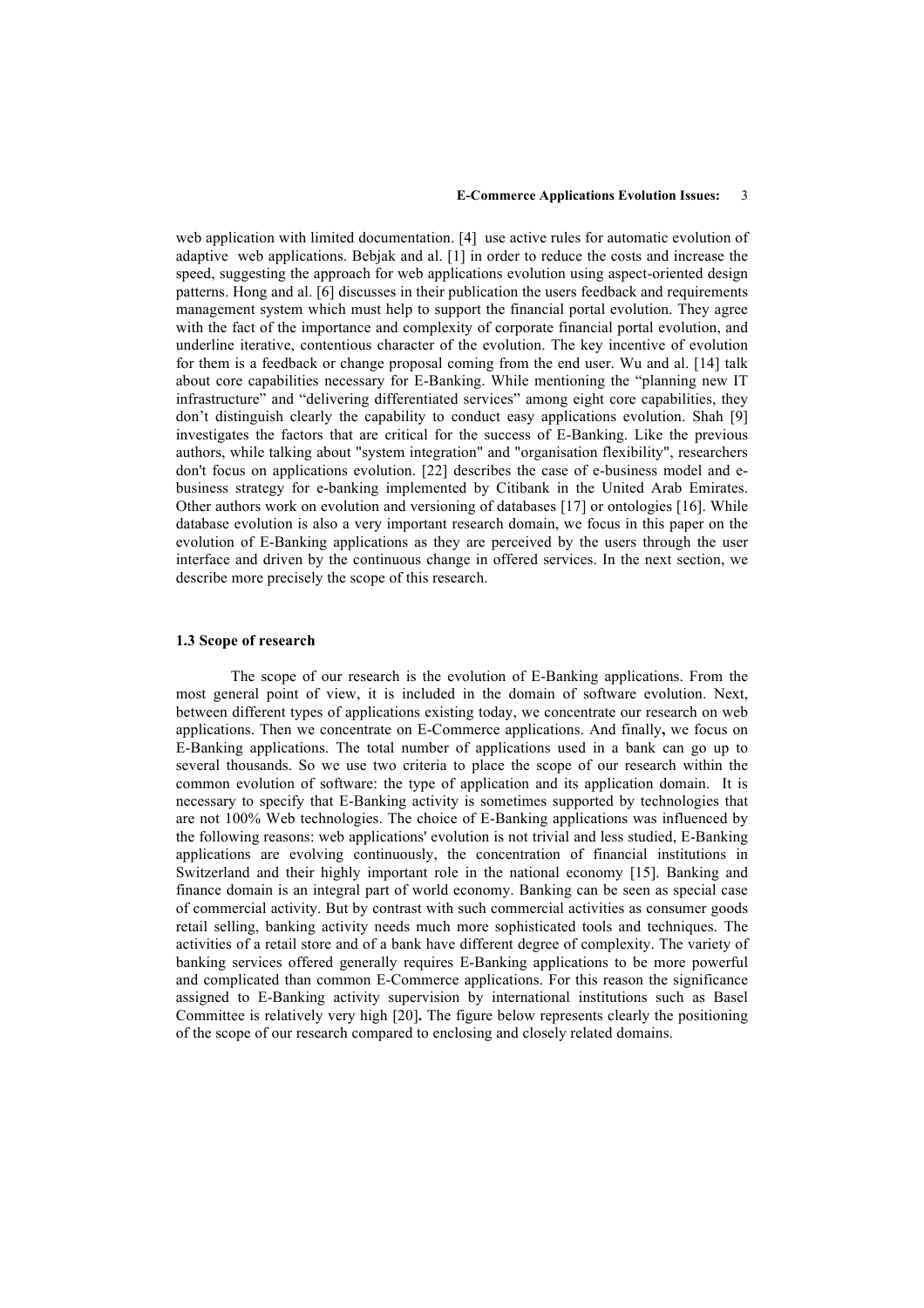

 **Fig. 1.** Inclusion of evolution related domains

After defining the scope of the research, it is necessary to describe the methodology used for carrying out of the research.

#### **1.5 Research Methodology**

We used interviews of e-banking experts as a starting point for our research. The main data were collected through series of interviews with different actors coming from various financial institutions. The target group for our research included: traditional private bank, universal bank, insurance company, consulting company and software development company. The last two actors deal as external providers of IT services and products for financial institutions such as banks and investment funds. The specifics of the financial sector – highly reserved character of the IT security policy, due to confidentiality issues make quantitative research almost impractical: e-banking applications managers consider this subject as too sensible strategically to accept answering general surveys. That is why a first round of interviewed actors was limited to the companies mentioned above. Then we applied content analyses to interviews results. The way the research was carried out can be depicted by the following figure:



**Fig. 2.** Overall methodology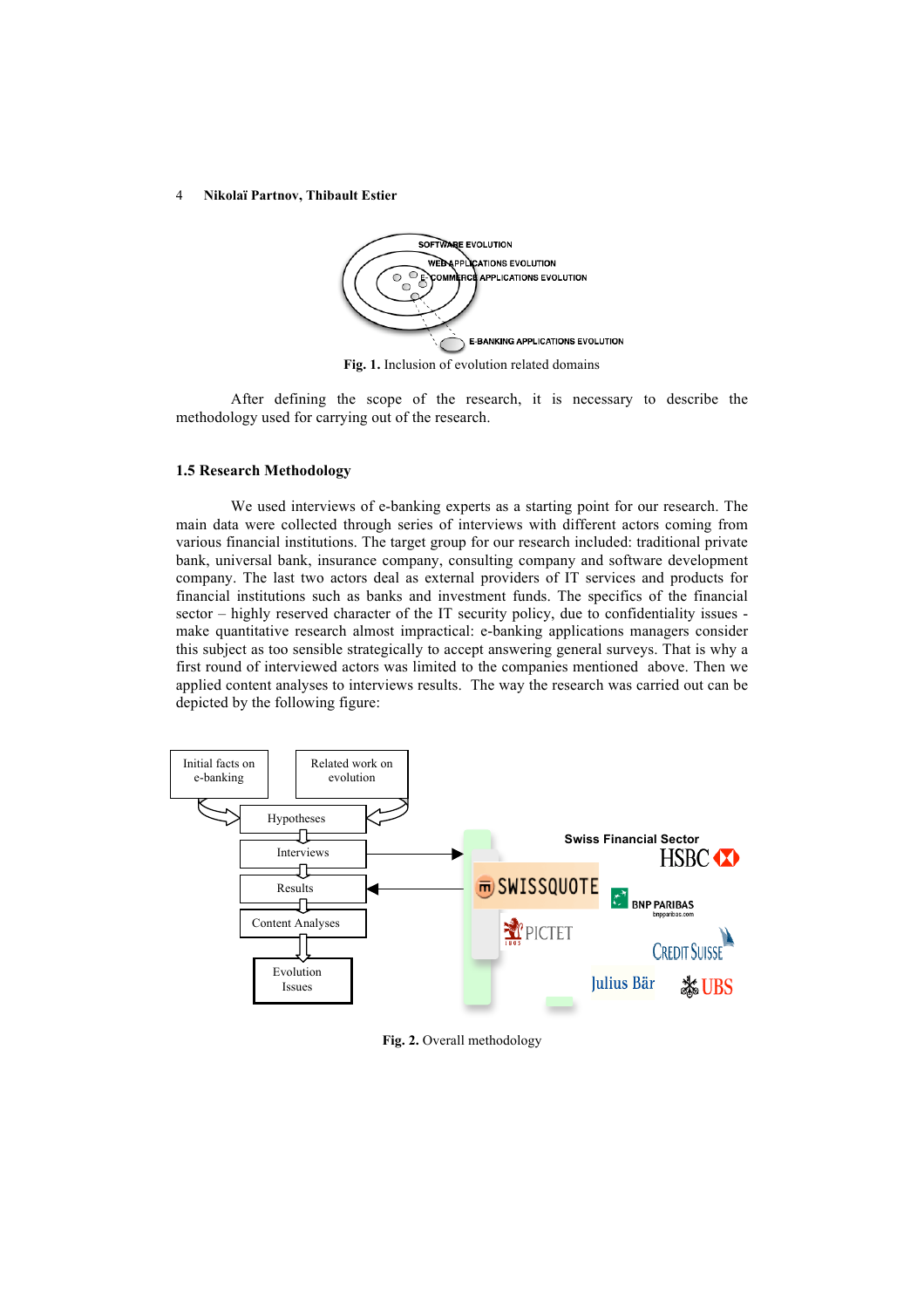A number of hypotheses coming from the study of the related work, the knowledge of the E-Banking applications lifecycle and our intuition were formulated:

- H1: E-Banking applications evolve continuously rather than by very different versions,
- H2: this evolution is complex and has a multi-dimensional character,
- H3: applications evolution is directly driven by business evolution.

In order to test these hypotheses a questionnaire was created. It contained about forty questions concerning different evolution issues. Next, this questionnaire was used as a guideline for conducting the interviews with the number of financial sectors' actors. The results of the interviews were systematized and then analysed according to content analyses methodology [8]. We can classify our research methodology as being mostly "interpretation-centric". Various data was gathered including facts, negotiated meanings by subjects/researchers and subjective understanding [10]. The answers to closed questions received during each interview confirmed the existence and importance of an issue. Then, we drew more detailed conclusions from the answers of the opened questions. In order to retrieve and group the issues, we considered the significance and the concerns interviewees given to each of them. Finally, we draw a set of major issues associated with evolution of E-Banking applications from this analysis. In fact, the results of interviews confirm the hypotheses formulated at the beginning. As we mentioned above, we based partially our hypotheses on the results of the related works, but neither of them talks about phenomenon of E-Banking applications evolution. For this reason, we start next paragraph by giving some definition of our conception of E-Banking applications evolution.

## **2 E-Banking Evolution**

We consider E-Banking applications' evolution as a process of progressive changing of the functionality of the underlying applications through the time. Evolution has a continuous character. In contrast to the versioning, an evolving application passes smoothly from one state to another. At each new state, application offers some new functionality. New functionality is added to the existing part of application. There is no such situation when one version of the entire application is replaced by another. The complex character of the E-Banking applications' architecture, organisational structure and technical infrastructure makes E-Banking evolution highly complicated. Evolution of the functionality reflects on all the above-mentioned dimensions of the E-Banking. Evolution of the functionality implies not only the direct modification of the underlying applications, but reflects on all other connected dimensions, components and architecture. That is why multiple issues can be associated with this phenomenon. The fact of the existence of E-Banking applications evolution is confirmed by all interviewed persons during our research. Various actors have slightly different perception of this phenomenon and not necessarily use the term "evolution" talking about it. Anyway, the activity of conducting bank information system evolution is well known for bank IT practitioners.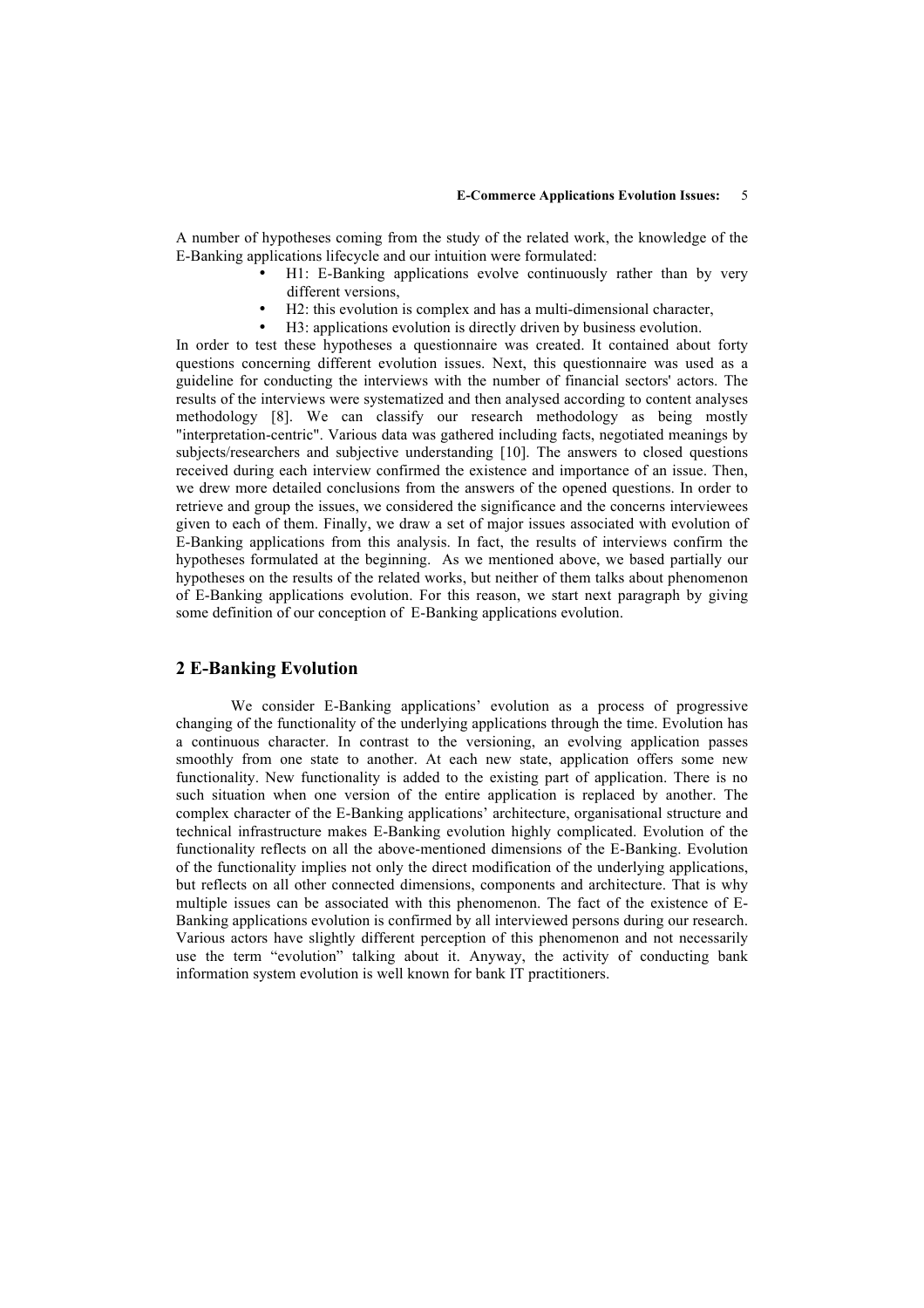

 **Fig. 3.** Alignment between business evolution and application evolution

The figure number 3 serves to clarify the distinction we made between evolution or development of E-Banking business services and evolution of E-Banking applications. In fact, the "historical" evolution of electronic banking like [21], the services that was offered and still being offered, is not the main intend of this paper. Our research is focused on the evolution of underlying applications and of their functionality. This evolution is completely driven by evolution of business needs. However being closely connected, these two "dimensions" must be distinguished. Some common phases of E-Banking evolution can be identified (see section 2.4).

#### **2.1 E-Banking Evolution and "Change the Bank" activity**

The evolution of the bank applications can be divided into two distinct activities known by the professionals as "Run the Bank" and "Change the Bank". The first one is mostly connected to technological issues as upgrading, patches etc., it is corrective or adaptability maintenance. The second is about adding a new functionality or changing the existing one. This activity can be also seen as evolving maintenance, which adds some functionality or functionality value. Sometimes it's difficult to make a clear distinction between two activities. We associate the term evolution with the "Change the Bank" activity. Of course, one activity depends closely on another. By giving later some examples we will make this distinction quite apparent. Below we discuss the most important reasons that make the process of evolution almost constant.

### **2.2 Reasons of E-Banking Evolution**

Speaking in the most general way, the cause of E-Banking applications evolution changes application domain or context. Being more precise we must mention the evolution of clients' needs. It's the most evident, important and common reason that leads the banks to the evolution of E-Banking. Banks are facing the constant evolution of the clients needs. They need to follow this evolution in order to achieve clients' satisfaction and to preserve bank's competitive advantage. E-Banking solution must cover the clients' needs, otherwise bank risks to lose its clients. Below we give an example of such an evolution. The Evolution of the business model can be as well an incentive to E-Banking Evolution. An excellent example of such an evolution is how the Swissquote bank evolved first from online financial information provider to online brokerage firm and then became a full electronic bank. Entrance to the new market or in the national law can be another source of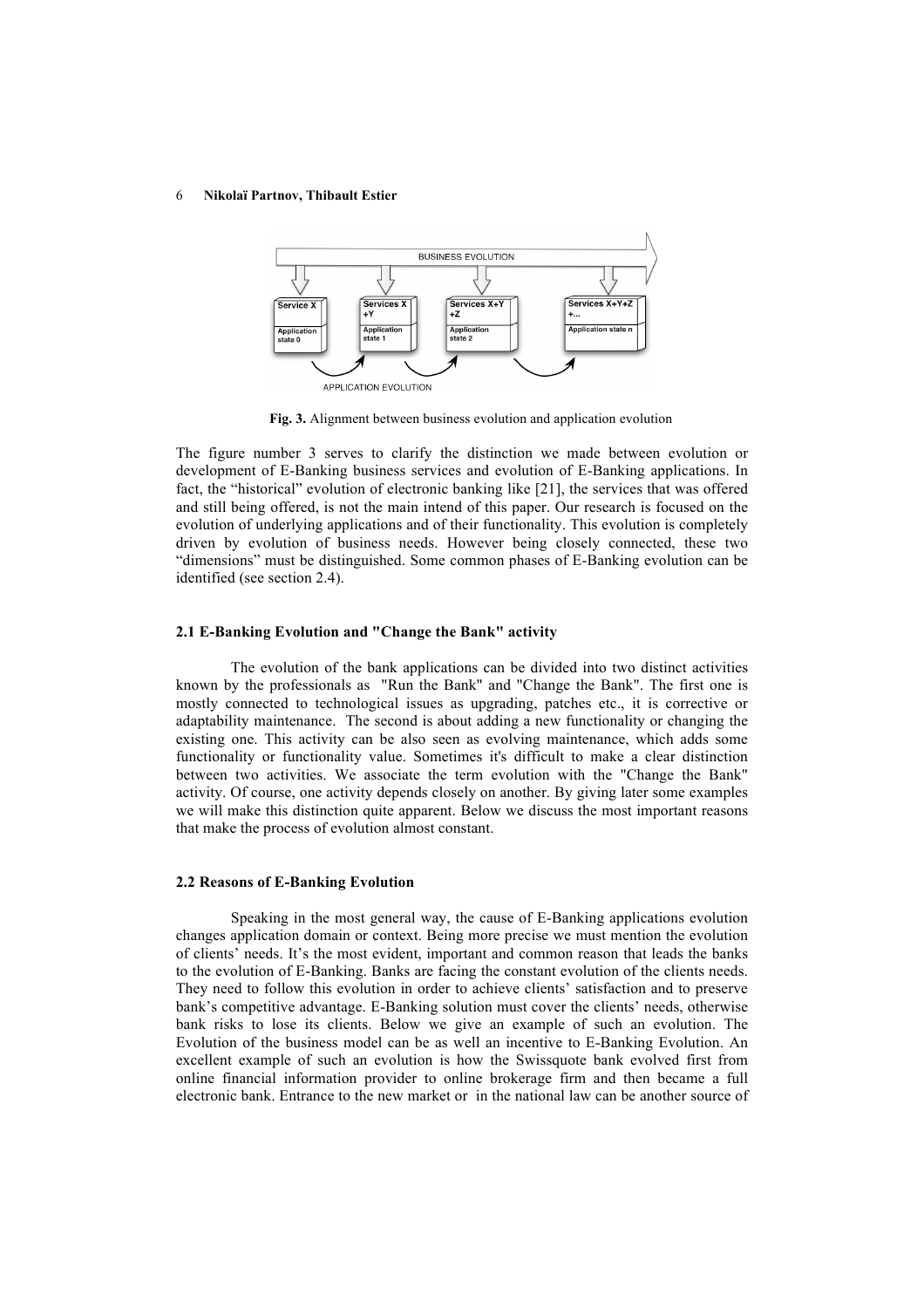changes. Differences in rules and national authorities requirements can result in specific procedures or different security level. In the same manner an evolution can appear, when existing laws basis are changing. We believe for instance, that current financial crisis will bring some deep changes to law regulations and as a result on E-Banking applications. In conclusion of this section we need to underline the following statement: No matter which exactly of the abovementioned reasons or set of them leads to evolution, but what is the most important is that the initiator of this incentive is always a business side. The needs of business are transformed into business requirements. Business representatives which use the IT solution, must always approve specified business requirements. The evolution of the E-Banking applications caused by the evolution of the clients needs is the most perceptible for the external study. E-Banking applications were exposed to such an evolution especially during the last ten years.

#### **2.3 Real Life Example of E-Banking Evolution**

As an example, we present here a sequence of the E-Banking solution evolution for private clients of a Geneva private bank for the period of 1999 - 2007 [11]. This E-Banking application solution is available to the clients by using a simple browser (only web-based access).

**State 0**. (1999-2000) Features: Login Logout, Financial Info, Valuation online (read only). **State 1.** (2001) Login Logout, Financial Info, Valuation online, Documents online, Secure massaging, Financial research. So about 2000-2001 this Geneva private bank arrived towards operational E-Banking channel.

In the same time period the number of relatively young clients in the HNWI and UHNWI categories (High Net Worth and Ultra High Net Worth individuals) raised considerably.

**State 2.** (2003) Login Logout, Financial Info, Valuation online, Documents online, Secure messaging, Financial research, Transaction Orders (write), Payments, Transfers from account to another, Deposit Trust. These features were planed to develop, but are still in implementation phase nowadays, slowed down by technical infrastructure issues.

**State N.** (the future) Art-Banking, E-Reporting, Corporate Actions, and Proxy Voting.

The mentioned functionality had been evolving continuously in order to support the core banking activities. Other "less banking" features, such as "My home Page", "My preferences", "Language", "Date" etc., were developed in the same time. At the end of this section, we would like to mention that one web page provided for the bank client is composed by the flows coming from about eight different applications. This example shows not only the need of evolution during the last ten years, but what is also highly important, the need of application evolution for the nearest future.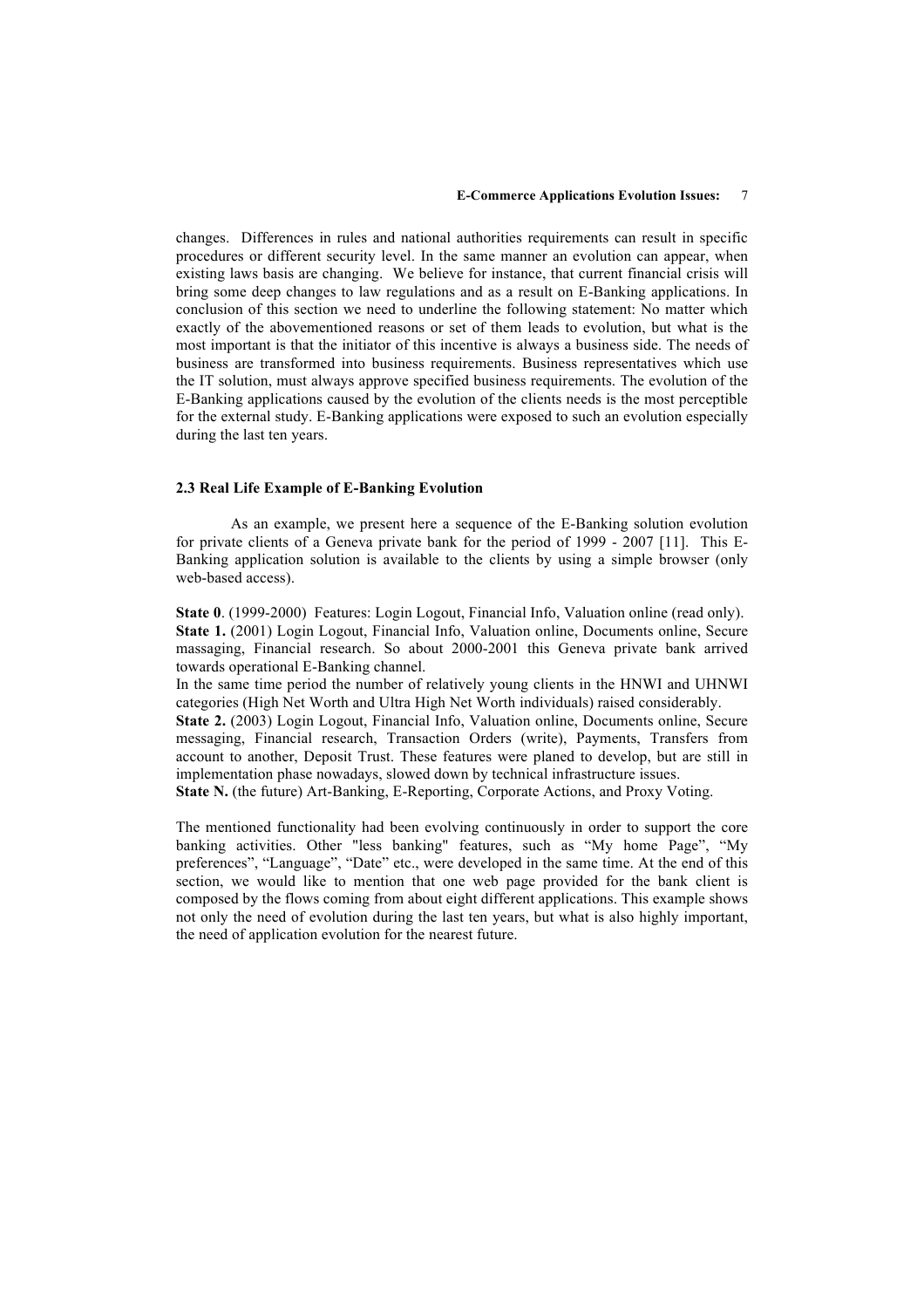

**Fig. 4.** Geneva private bank functionality evolution

According to the interviewed professionals, there are phases which are more or less common to other banks E-Banking applications. So, we grouped the functionality to three main groups, which are: functionality or services allowing the retrieving of the current market and account information, functionality allowing manipulation of the personal assets and finally trading. On one hand, one of the common trends of E-Banking evolution in private banks is the integration between these three groups. On another hand, the services of the last groups imply much more widely integrated with the external entities than just assets management. This integration in not trivial, normally 5 to 7 different applications are requested in order to produce one screen (one web page) for assets management. The E-Banking applications of some banks are currently at the state 2 or are passing to next state, but there are a lot of others banks whose applications are at the state 0 (see Fig. 5).



 **Fig. 5. Three common phases of private banks applications evolution.**

This fact proofs one more time that, E-Banking applications are still evolving and some of them have to evolve a lot, in order to offer a competitive service. The evolution of the traditional private bank e-applications follows different scenario, than completely electronic players. This can be explained by the fact that traditional private banks offer first of all the most ordinary for them services.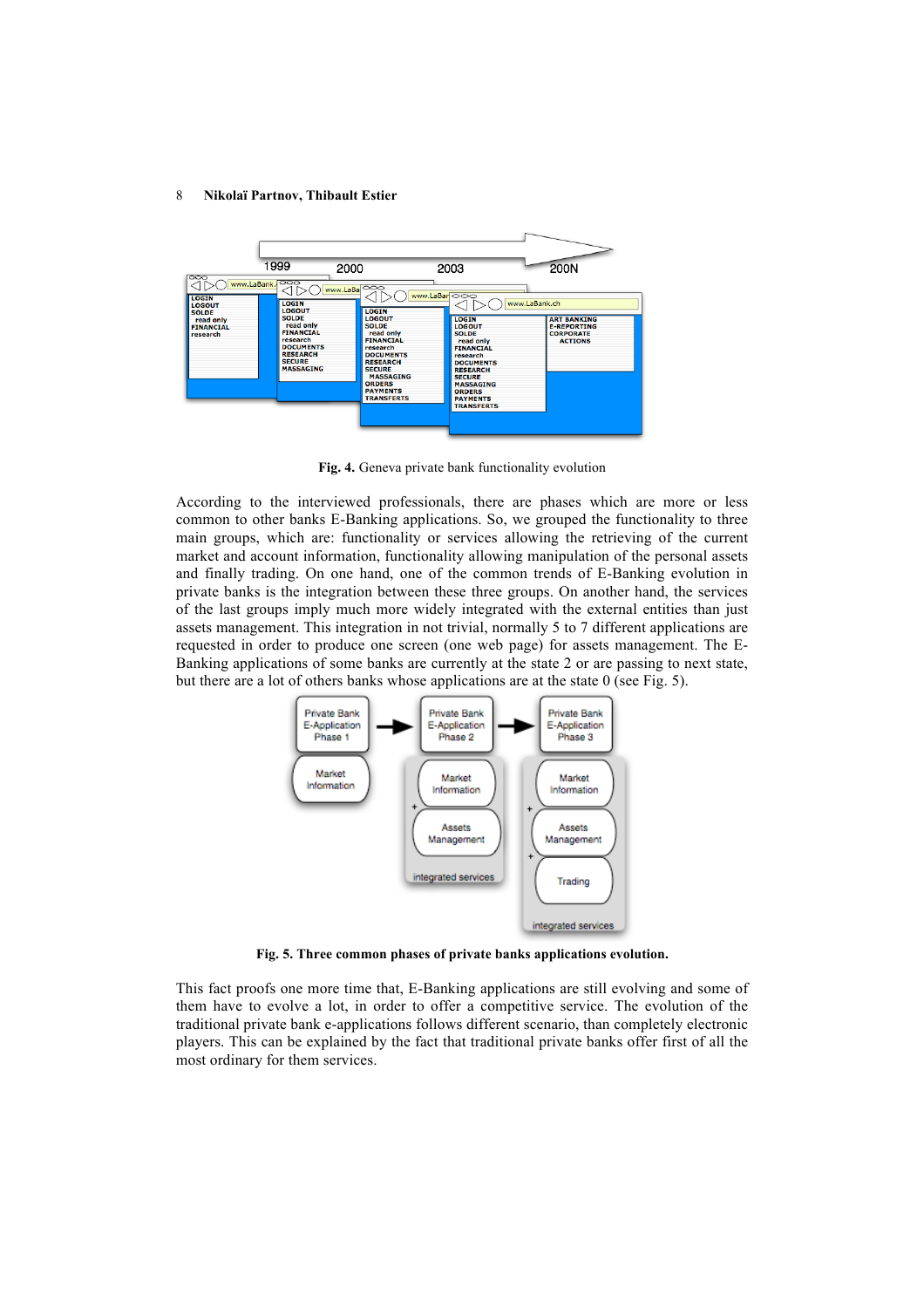#### **2.4 Business Model evolution as a driver of E-Banking applications evolution**

We have already mentioned that, the Evolution of the business model is a driver for E-Banking Evolution. This thesis is the most viable for purely electronic (or virtual) players, online Forex traders or market information providers, such as ACM (Advanced Currency Markets) or Reuters. We mentioned as well the example of SwissQuote that evolved from an information provider to the bank. As we can see at the fig. 6 below each different business model is associated with some services to provide. Being purely electronic, the player can provide a specific service only by evolving his applications. At today financial markets, there are also online traders that were created directly, without passing by the stage of information provider. Here, we mention Reuters and Bloomberg only as an example of financial information provider. It is certainly difficult to predict the evolution of their business models. Nevertheless, what we can predict is that during this year all the Swiss based online traders must become banks. This transformation was required by the Swiss regulation. So they will need to adapt their e-applications to a new business model. This is a very interesting case when the change in the local regulations leads towards the evolution of the business model and finally to the evolution of the underlying applications.



 **Fig. 6. Business models evolution cases.** 

## **3 E-Banking Evolution Issues: a first set**

The main purpose of our research was to find the most common issues associated with E-Banking applications evolution. Some of the issues are common to E-Commerce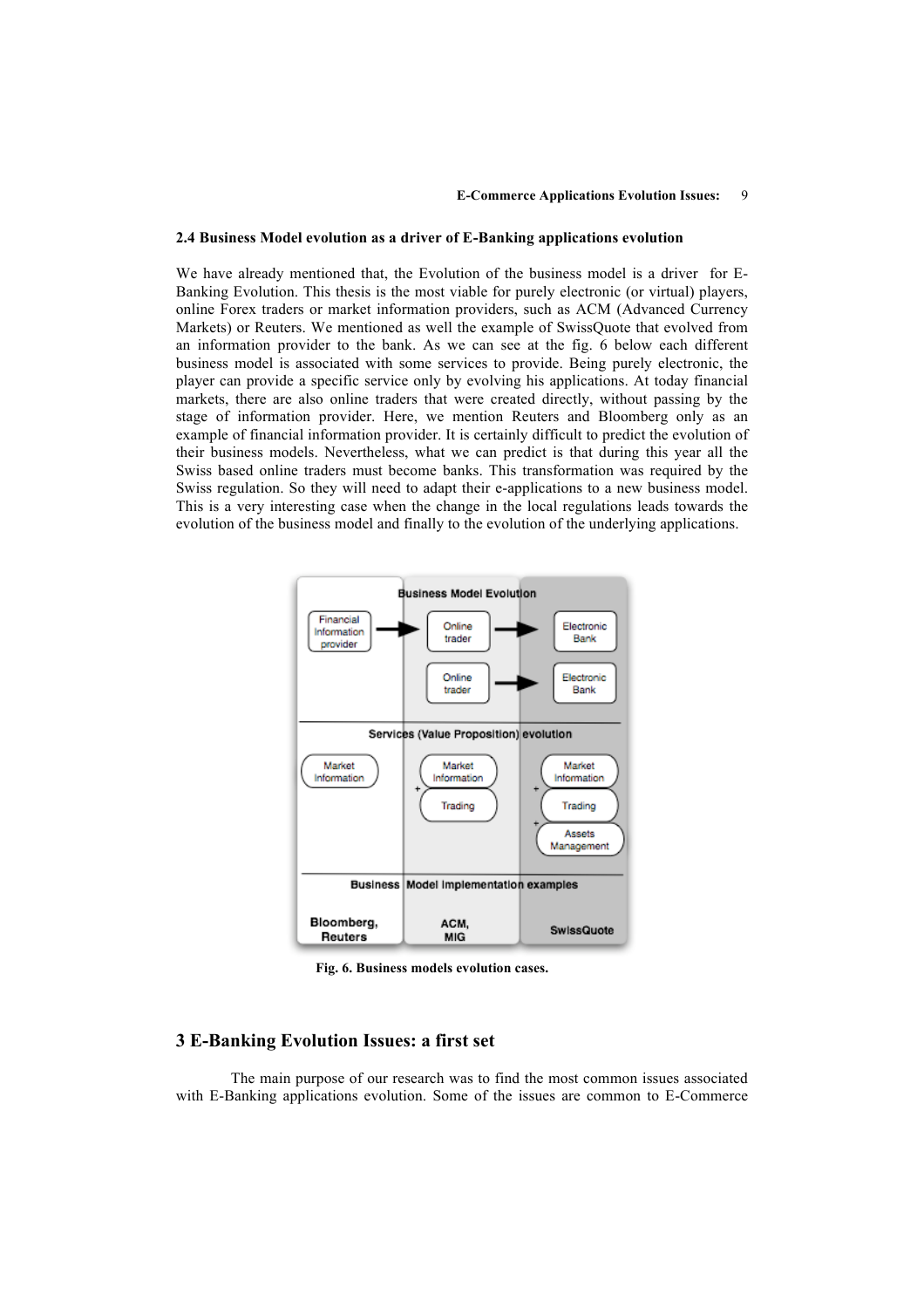applications evolution or speaking even more generally to software evolution. Others are more specific to E-Banking applications. Anyway, the E-Business context and the reliance on the web-based solutions rise the significance and implications of all issues. In figure 5, we present the issues grouped by our three research hypotheses (see parag. 1.5). This grouping may be seen as a first step towards a fully detailed model of the E-Commerce applications evolution issues. The following list of issues may not include all the existing ones but those that were identified during our research, we keep here only the issues confirmed by all interviewees.



**Fig. 5.** Issues confirmed by all interviews grouped by hypotheses

Next we procure some explanations and details for each of the issues. **H. 1.**

**E.I. 1. E-Banking applications are exposed to evolution.** We need to underline that we distinguish clearly between evolution and versioning of the applications. Quite apparent for practitioners acting in the domain of E-Banking, the problem of the E-Banking applications evolution, as far as we know, isn't addressed by academic research. Our research obtained numerous evidences that confirm the fact that E-Banking applications evolve over the time. The observation of this fact is important because it makes obvious the need to find some response to the existing hindrance.

**E.I. 2. E-Banking Applications Evolution has a continuous character.** We mentioned that E-Banking applications are aligned with the bank business strategy. Bank business strategy needs to be updated and corrected in order to respond to a constantly changing business environment. The changing business environment makes the E-Banking application evolution almost never-ending.

 **H.2.**

**E.I. 3. E-Banking Applications Evolution is complicated and expensive.** The projects related to evolution of E-Banking applications take usually more time and cost more than expected during their planning. Quite often only a small part of the existing code is reused. Integration with existing legacy systems is not trivial and sometime impossible.

**E.I. 4. E-Banking Applications Evolution is conducted by different actors.**  Various dimensions and levels of a bank IT imply different evolution issues and different perception of these issues by different actors. These actors are playing different roles in the evolution process and inside the organisation. Developers, project managers, IT architects,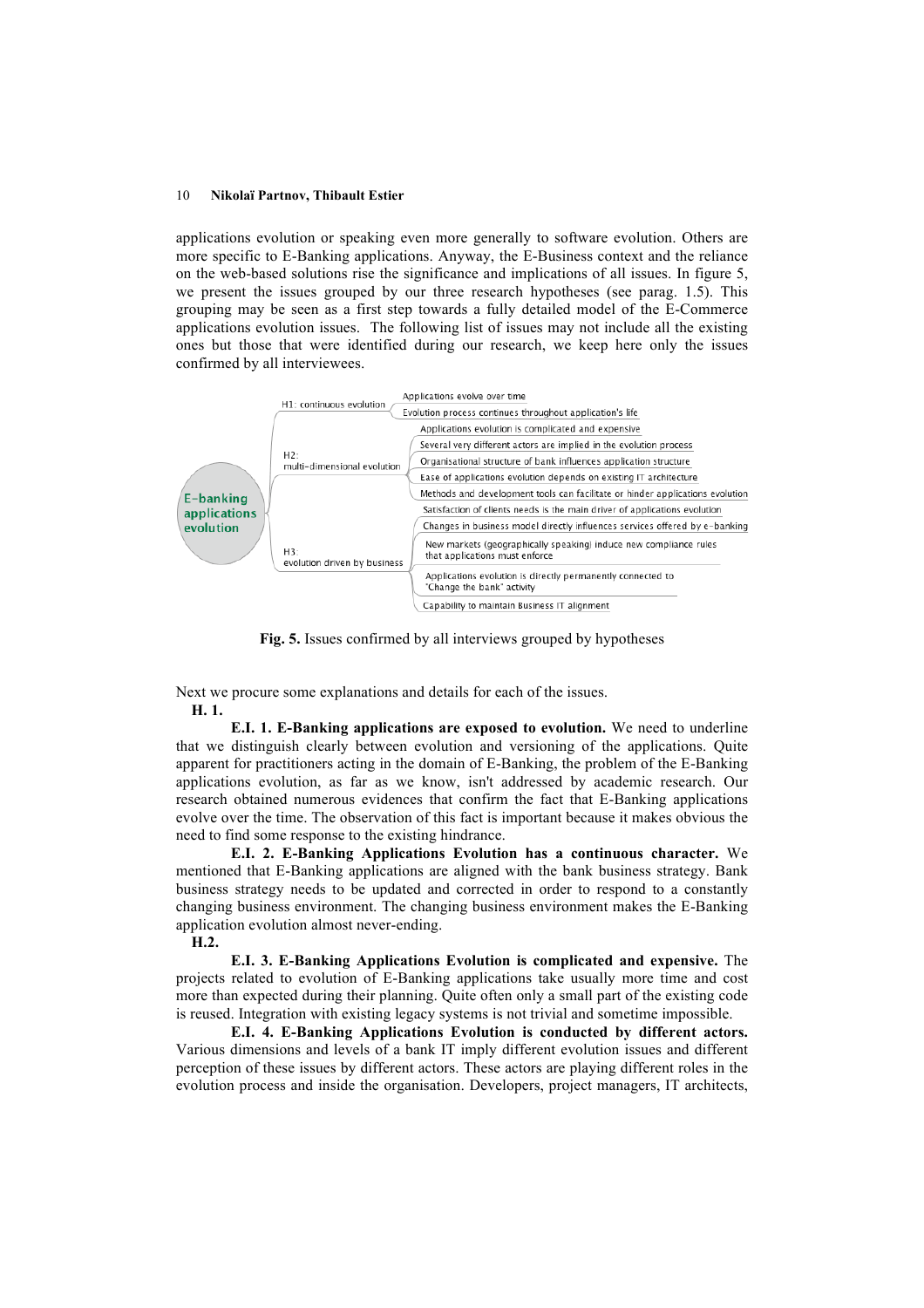product managers and units responsible who participate in evolution process. Being in charge for different tasks, these actors have different perception and understanding of the evolution. The considering of this issue is important for academic research as well as for conducting the evolution process.

**E.I. 5. E-Banking Applications Evolution depends on the bank organisational structure.** The evolution of E-Banking application of **a**n universal bank and some small or middle size private bank don't have the same degree of complexity. Decomposition of the application according to banks divisions or products, impacts significantly its capability to evolve.

**E.I. 7. The ease of E-Banking Applications Evolution depends heavily on the banks IT architecture.** Different IT architectures and technological solutions may make the evolution process much easier or almost impossible. The number of parallel ongoing projects in large banks can reach several hundreds. Decomposition of the IT architecture according to: geographical approach; different layers such as "Urbanisation", "Architecture", "Application" and "Technology"; or different architectural assignments - "Business Architecture", "Application Architecture", "Technical Architecture" can highly facilitate or hinder the applications evolution.

**E.I. 8. Better organisational, methodological approaches and technical tools can facilitate considerably the evolution.** All the interviewed persons admitted the existence of a gap in current organisational, methodological approaches and technical solutions. There are ameliorations to be done in order to facilitate the evolution process.

 **H.3.** 

**E.I. 9. The satisfaction of the clients needs is one of the most important incentives of E-Banking Applications Evolution.** Today the value proposition offered to the client and clients satisfaction are the key issues of banks business strategy. Banks are looking for new services and products in order to be competitive and **to** improve their positioning. The struggle for the client is reflected in the evolution of the E-Banking applications.

**E.I. 10. The evolution of the bank business model leads to its continuous alignment with applications.** Different business models require different functionality of the underlying applications. The set of applications needed to support the online information provider is not the same then the one indispensable for online brokerage firm. As far as **a** business model is aligned with the existing IT solution, the changing of the business model reflects on the underlying applications.

**E.I. 11. The entrance of a bank to the new market or changing in local regulations may lead to E-Banking Applications Evolution.** The application disposed to client must respect the local regulations. In the same manner as different overseas bank departments are working with some differences in order to satisfy national regulations, E-Banking application must "distinguish" customers coming from different countries. For instance, the procedure for account opening is not the same for US and for Swiss citizens. If some existing regulation changes, this will reflect on the application.

**E.I. 12. We associated E-Banking applications evolution with the "Change the bank" activity.** E-Banking applications are the part of the entire bank information system, composed of numerous applications. Two activities, well known by the professionals, are conducted in order to maintain the bank information system. They are: "Change the bank" and "Run the bank". By its essence the evolution process, touching E-Banking applications as well as some other bank applications, corresponds mostly to the first one.

**E.I. 13. The ability of the bank to support the evolution of its E-Banking applications is one of its core capabilities.** E-Banking applications must be completely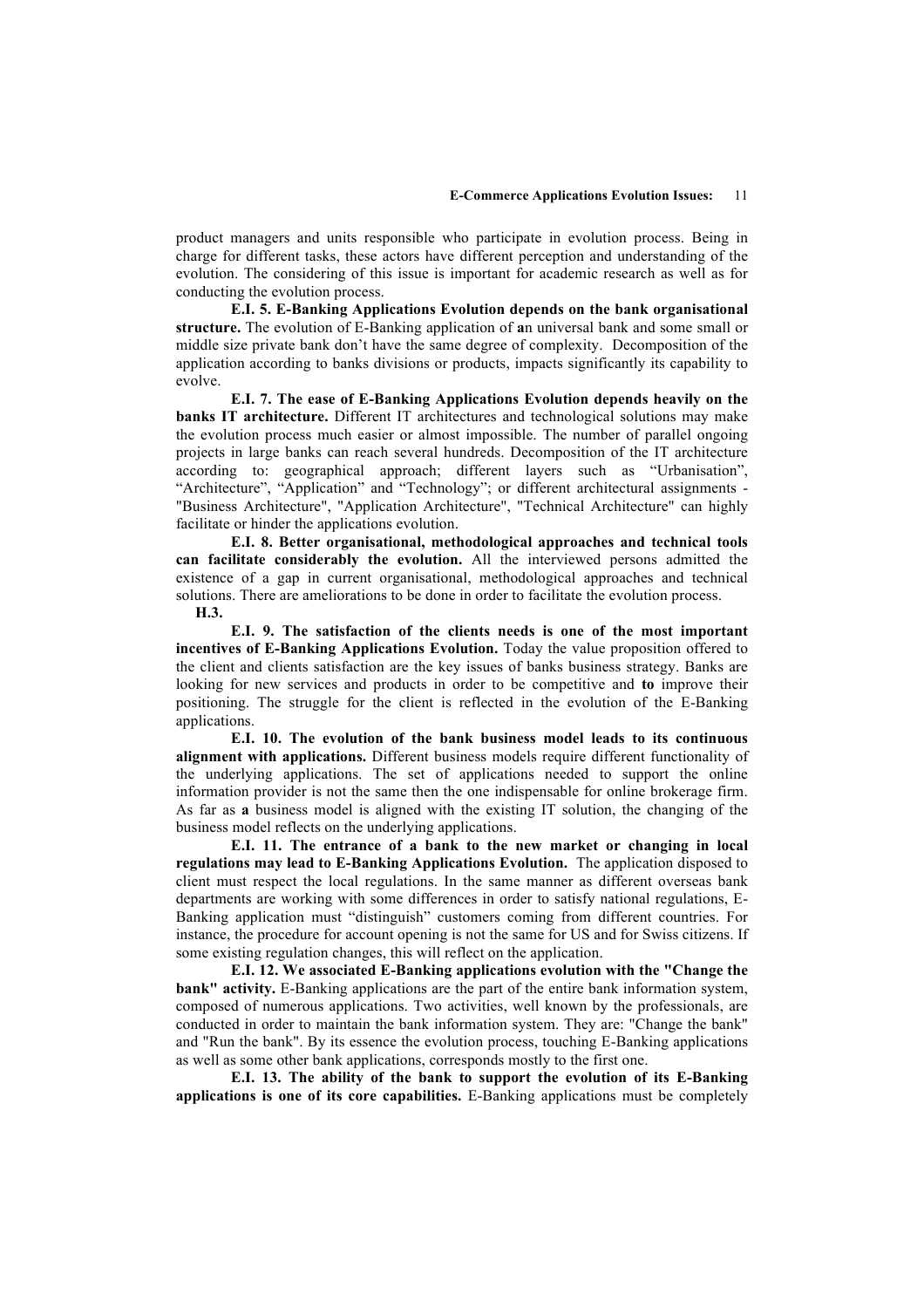aligned with the bank business strategy. The core element of E-Banking is its IT solution(s). Each business decision changing the way the current activity is conducted, new services, products or changing in the processes, must be supported by the E-Banking applications evolution.

Each of the listed above issues can be and we hope will be studied much more profoundly.

## **4 Conclusion and Future Work**

The results of the research confirm the existence of the phenomenon of software evolution in such specific domain as E-Banking. Next we identify issues associated with E-Banking applications evolution. E-Banking is a kind of expansion of the traditional banking which is trying to offer to its clients at least the same services and products. Nowadays, very often E-Banking is able to offer the services with new, unprecedented characteristics. From the point of view of the functionality offered to client, most of the e-banking applications pass through three common phases. E-Banking can be seen as an advanced E-Commerce activity. Some of the identified issues are valid for other close standing domains, some of them are specific for E-Banking applications evolution. There are some common scenarios for business model evolution in finance and banking domain. Awareness of the existence of the issues is extremely useful for practitioners and academic researchers. For the first ones, these issues may serve some guideline through the evolution process, for second ones the identified issues represent the field for the wide research. In fact, we identified the existing gap in scientific knowledge that must be completed. We believe that each of the identified issues deserves to be studied deeply. E-Banking applications, as a part of a bank information system, have complex composition and different dimensions: business, technological, and organisational. We plan to consolidate issues in a much more detailed manner and derive from it a model for understanding E-Commerce applications evolution. We plan as well to focus some efforts of our future research on the evolution of the E-Banking applications related to the evolution of clients needs.

### **Acknowledgements**

We would like to thank Gabor Maksay, Daniel Stieger, Ivan Torreblanca and Stefano Mastrogiacomo for their help in conducting of our research.

### **References**

- 1. Bebjak, M., Vrani, V., Dolog, P.: Evolution of Web Applications with Aspect-Oriented Design Patterns, Proceedings of the 2nd International Workshop on Adaptation and Evolution in Web Systems Engineering, AEWSE'07, Como, Italy, July 19, 2007
- 2. Ciraci, S., Broek, P.v.d., Aksit, M.: A Taxonomy for a Constructive Approach to Software Evolution, JOURNAL OF SOFTWARE, VOL. 2, NO. 2, AUGUST 2007
- 3. Cook, S., Ji, H., Harrison, R.: Software Evolution and Software Evolvability, Working paper, University of Reading, UK, 2000.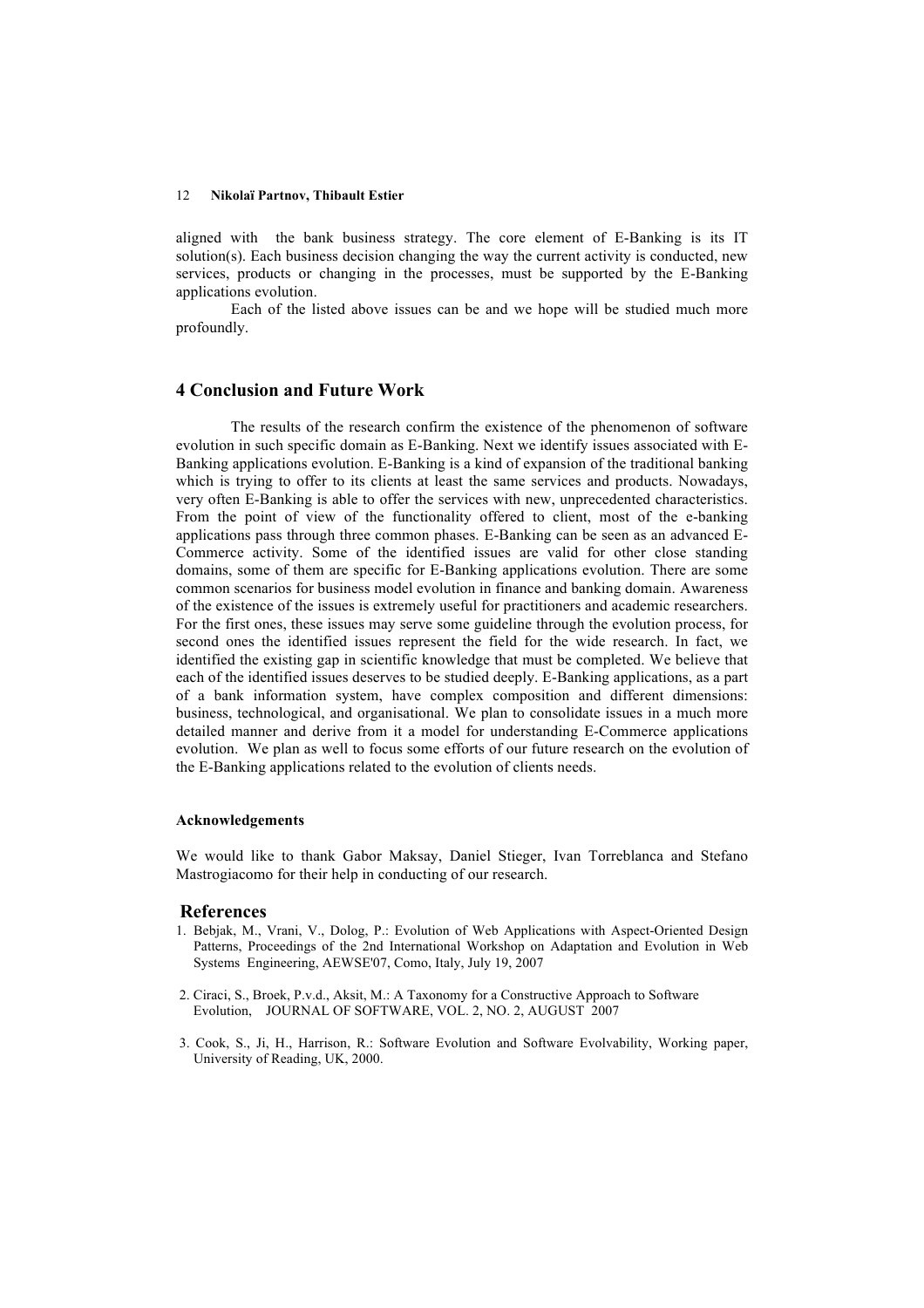- 4. Daniel, F., Matera, M., Pozzi, G.: Combining conceptual modeling and active rules for the design of adaptive web applications. In Workshop Proc. of 6th Int. Conf. on Web Engineering (ICWE 2006), New York, NY, USA, 2006. ACM Press.
- 5. Giuseppe, A.D.L., Massimiliano, D. P., Fasolino, A. R., Tramontana, P.: Supporting Web Application Evolution by Dynamic Analysis Proceedings of the 2005 Eighth International Workshop on Principles of Software Evolution (IWPSE'05)
- 6. Hong T.K.V., Elsner, H.: Management of Portal Evolution Introducing Evolution Management for the Corporate Financial Portal, in eOrganisation: Service-, Prozess-, Market-Engineering, Vol. 2, p.337-352, Wirtschaftinformatik-Tagung 2007, (2007)
- 7. Lehman M.M., "Rules and tools for software evolution planning and management" in FEAST 2000 workshop: feedback and evolution in software and business processes, J.F. Ramil, Ed. London: Imperial College of Science, Technology and Medicine, 2000, pp. 53-68.
- 8. Oppenheim, A.N.: Questionnaire Design, Interviewing and Attitude measurement, Publié par Continuum International Publishing Group, 2001, ISBN 0826451764, 9780826451767, 303 pages
- 9. Shah, H., M., Branganza, A., Khan, S., Xu, M.: A Survey of Critical Success Factors in e-Banking, in the proceedings of EMCIS 2005, 2005
- 10. Suprateek Sarker: Qualitative Research Genres in the IS Literature: Emerging Issues and Potential Implications, Proceedings of the 40th Hawaii International Conference on System Sciences, 2007
- 11. Torreblanca I., Arvetica, http://www.arvetica.com/en/about-us/
- 12. Swissquote, http://www.swissquote.ch/index/index\_group\_f.html
- 13. UBS, http://www.ubs.com/1/e/ebanking.html
- 14. Wu, J.-H., Hsia, T.-L., Heng, M.: Core capabilities for exploiting electronic banking, Journal of Electronic Commerce Research, VOL 7, NO.2, 2006
- 15. Swiss Banking Association, http://www.swissbanking.ch/en/home.htm
- 16. Haase P., Sure Y., D3.1.1.b State-of-the-Art on Ontology Evolution, SEKT Deliverable, 2004
- 17. Hick J.-M., Evolution d'application de bases de données relationnelles méthodes et outils, Thèse, FUNDP 2001
- 18. The Rational Edge, What Is the Rational Unified Process, Jan 2001, http://www.ibm.com/developerworks/rational/library/content/RationalEdge
- 19. PMI, PMBOK A Guide to the Project Management Body of Knowledge*,* 2000, ISBN 978-1- 880410-23-3
- 20. Basel Committee for Banking Supervision, Basel Electronic Banking Group Initiatives and White Papers, October 2000
- 21. Hannan A., Mohammad M., Rahman A., Uddin M., E-Banking: Evolution, Status and Prospects, The Cost and Management, Vol. 35 No. 1, January-February, 2007 pp. 36-48